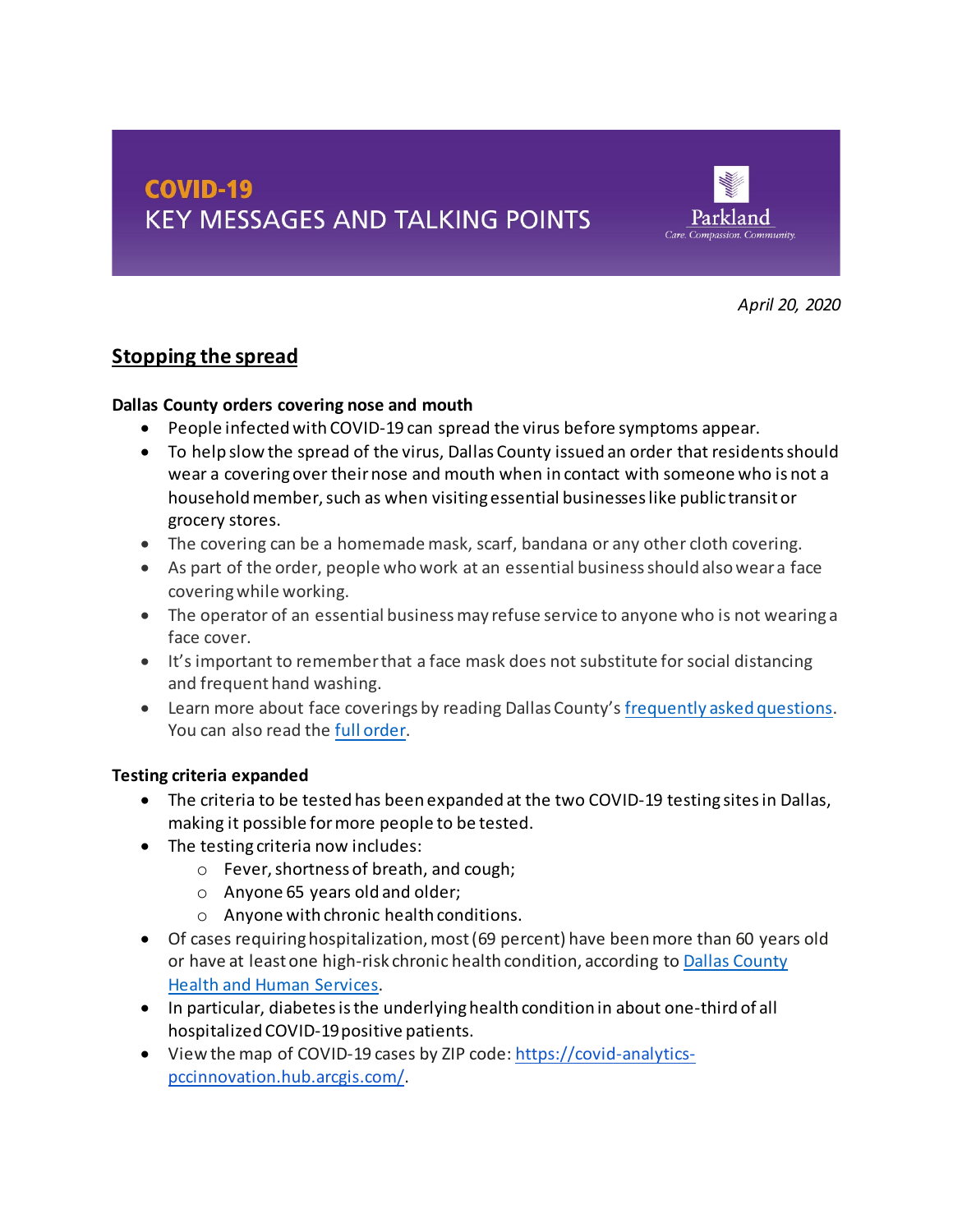#### **Drive-through testing sites**

- The community testing sites are located at 9191 S. Polk Street (Ellis Davis Field House) and 2500 Victory Plaza (American Airlines Center).
- The two sites are open daily from 8 a.m. to 5 p.m.
- Parkland offers drive-through testing *by appointment only* for current Parkland patients who meet the medically necessary criteria *with a Parkland physician's order*. Parkland patients can contact the COVID-19 Patient Line at 214-590-8060.
- First responders and healthcare workers can also be tested at Parkland's drive through testing site.

### **Beware of COVID-19 scams**

- Unfortunately, there are many reports of unscrupulous groups trying to take advantage of those who are vulnerable during this crisis.
- Some individuals have received a textstating that Parkland needs donations of \$5 or more.
- These texts are not from Parkland. Do not open the links or donate money.
- Parkland will neversend you a text during the COVID crisis asking for donations.
- For additional information on these scams, you can send people to these sites or provide information to them from these sites:
	- o www.fcc.gov/covid-scams
	- o www.justice.gov/coronavirus
	- o www.consumer.ftc.gov/features/coronavirus-scams-what-ftc-doing

### **Supportservicesforthose impacted**

### **Food assistance**

- The North Texas Food Banks offers several mobile pantry dates for those in need. No appointment necessary. A car is required for pick up. For more information visit <https://ntfb.org/mobile-pantry/>.
- Dallas ISD offers meals at no cost while schools are closed[. Learn more](https://www.dallasisd.org/Page/62476) about eligibility and how to connect with meal services.

### **Child care for essential workers**

- Emergency child care servicesfor frontline healthcare workers are available via the Frontline Child Care [Availability](https://frontlinechildcare.texas.gov/) Portal. Parents can search for child care near theirhome or work at licensed child care centers, licensed homes, and registered homes.
- Child care resources are also available from the Texas Workforce Commission.

### **Income resources**

• The United Way of Metropolitan Dallas offers resources for Dallas residents, such as financial assistance, tax filing information, and job opportunities.